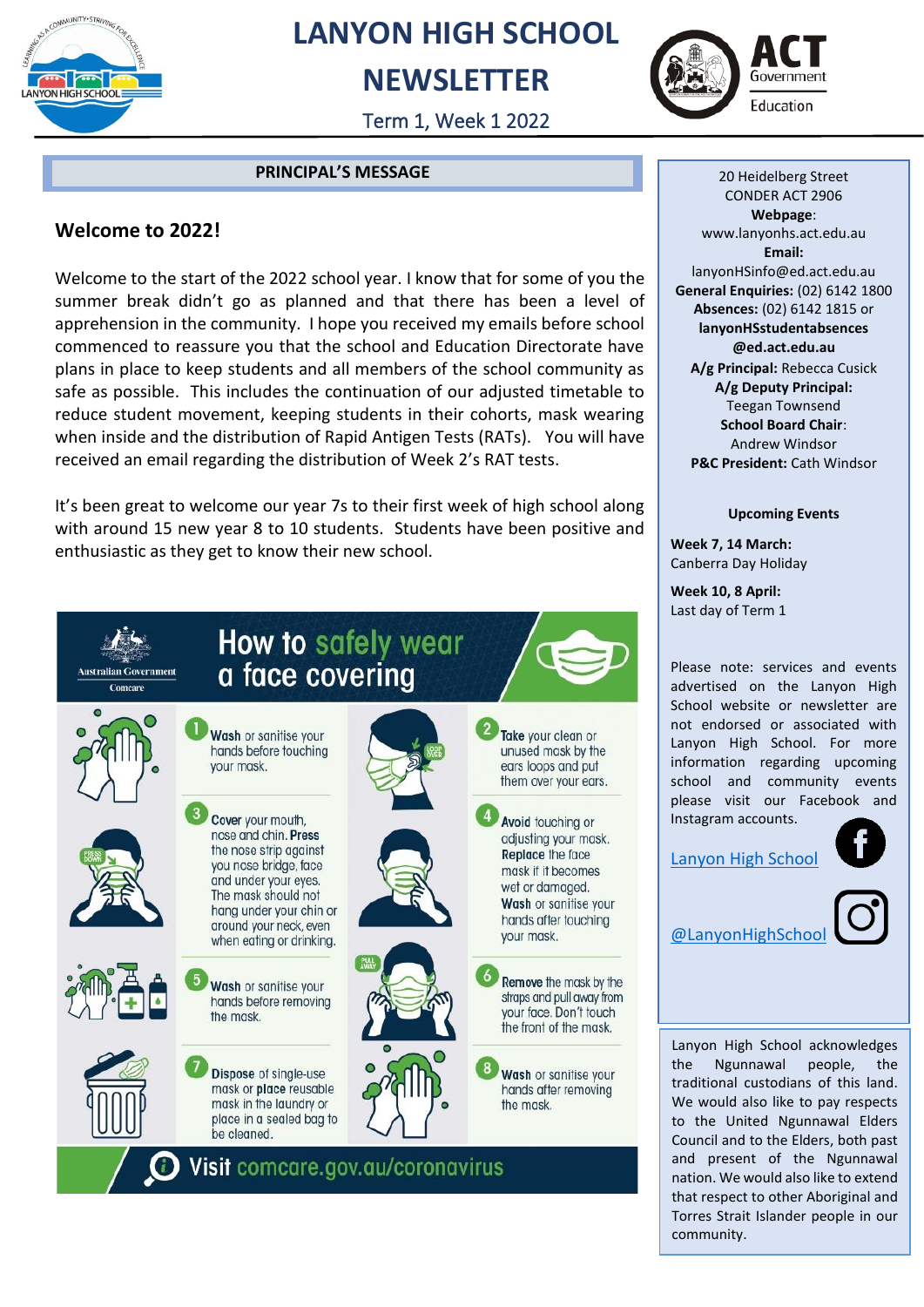#### **Staffing news**

There are a number of staff who left the school at the end of 2021 to take up positions elsewhere or go on maternity leave. Because of this I would like to welcome some of new staff to the school;

Alana Jovanoska-Stubbs - English Andrew Ellicott – HaSS/Japanese/Music Helen Nolan – Japanese/English Emma Munnings – LSU Paige Wells – English/HASS/LSU Sophie Bark – Maths Damian Bergsma – HPE/Science Madeleine Clayden – HPE Annika Ciszek – Learning Support Assistant Luke Coleman – Executive Teacher Arts/Technology Monica O'Neill – School Psychologist (4 days per week)

Barbara Monsma is continuing in her position in the Education Directorate for the start of this term. I will continue to be acting principal, Teegan Townsend will continue as acting deputy principal and Emma Menzies will continue as acting executive of student services.

#### **Who do I talk to about what?**

One of the challenges of high school life is knowing who to talk to about what. Hopefully this guideline below will get you started;

- Subject/classroom questions talk to the classroom teacher. By the end of week 1 you will receive an email with your child's timetable. This will list their subjects and teachers, including their Pastoral Care teacher.
- General welfare and wellbeing the Pastoral Care teacher is usually a good place to start
- Serious welfare concerns Pastoral Care Advisor or Student Services
- Attendance for short term absences, contact the Rolls Officer; for longer term absences or attendance concerns, contact the Pastoral Care teacher
- Front office administration such as uniforms, payments, excursions, permission notes etc

If you're still not sure, then call or email the Front Office staff and they will point you in the right direction. For contact emails and phone numbers;

#### [http://www.lanyonhs.act.edu.au/contact\\_us](http://www.lanyonhs.act.edu.au/contact_us)

[http://www.lanyonhs.act.edu.au/about\\_us/staff](http://www.lanyonhs.act.edu.au/about_us/staff)

Along with this newsletter there are two attachments about *Working Together with Your School* and *Talking with your school*. These are Education Directorate publications which describe the school's procedures as well as expectations about how school staff and parents/carers can communicate effectively.

#### **Mobile phone policy**

A reminder of our school Mobile Phone Policy where all students need to have their phone on silent and in their bags during class time. We implemented the policy last year and it was well received by the community. We will continue to work with students and remind them about the expectations of the policy. I'd like to congratulate the majority of students who have adapted. We appreciate their efforts and increased focus on classroom learning. Well done!!!

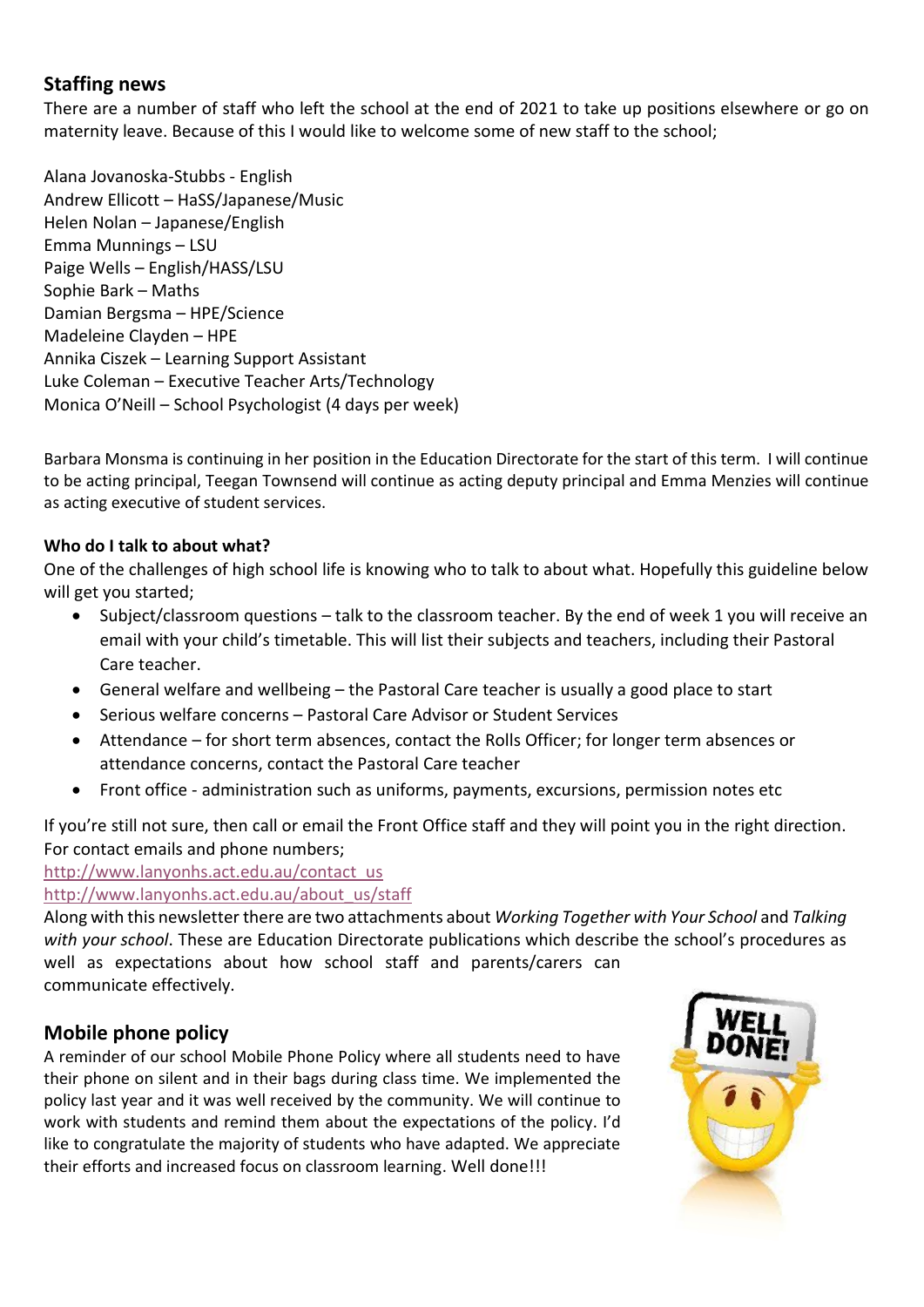#### **Year 8 'Runner' – a school community service**

During year 8 each student is asked to contribute to the smooth operation of the school by being a 'runner' twice per year. The runner provides a community service to the school by doing tasks that support the work that goes on in Student Services and sometimes in the front office. The runner might do such tasks as; deliver notes around the school, fold pamphlets/folders or organise spare uniforms. All year 8 students are invited to contribute to this service, however they can choose to 'opt out'. They might also choose to do this for part of the day in order to attend a particular lesson. If you do not wish for your child to participate in this activity, please contact the front office.

#### **Student Support Funds**

A reminder to all parents that the school operates a student support fund. This provides limited funds to parents who are experiencing financial difficulty. Funds can be used to help any student access activities that the school would normally anticipate a whole year group, class or specific group of students would attend. They can also be used for uniform and stationery supplies. If you are experiencing financial difficulties, please contact me so that we can discuss accessing this support fund. Information is kept confidential.

Rebecca Cusick A/g Principal



#### **2022 School Board Positions Vacant**

#### **Nomination Open 11:00 am, 7th February 2022**

An exciting opportunity exists for **1 P&C Associated member, 1 parent member and 2 student member representative** on the Lanyon High School Board.

#### **Eligibility for school board positions**

The following information relates to general school boards. Governance and Assurance Branch can advise schools in special circumstances and school-related institutions in relation to eligibility for school board positions.

**P&C Associated Member** – A person is eligible to be elected as a Parent & Citizen associated member if the person is a current member of the Parent & Citizen Association of Lanyon High School.

**Parent member –** A person is eligible to be elected as a parent member if they have a student enrolled at Lanyon High School

**Student members** – Any students that will be in year 9 or 10 in 2022 are eligible to apply.

**How to nominate for a vacant position:** Vacant positions will be advertised, and nominations forms will be available from 11:00am, 7<sup>th</sup> February 2022. The nominations will close on 21<sup>st</sup> February 2022. In the event that more nominations are received than available positions, the school community will be asked to vote. Further advice will be sent after nominations have been received.

If you have any questions, please contact the Assistant Returning Officer, Jade Uttley on (02) 6142 1800 or [jade.uttley@ed.act.edu.au.](mailto:jade.uttley@ed.act.edu.au) More information can also be found on the Education website, [https://www.education.act.gov.au/public-school-life/get-involved-in-your-childs-school/school\\_boards](https://www.education.act.gov.au/public-school-life/get-involved-in-your-childs-school/school_boards)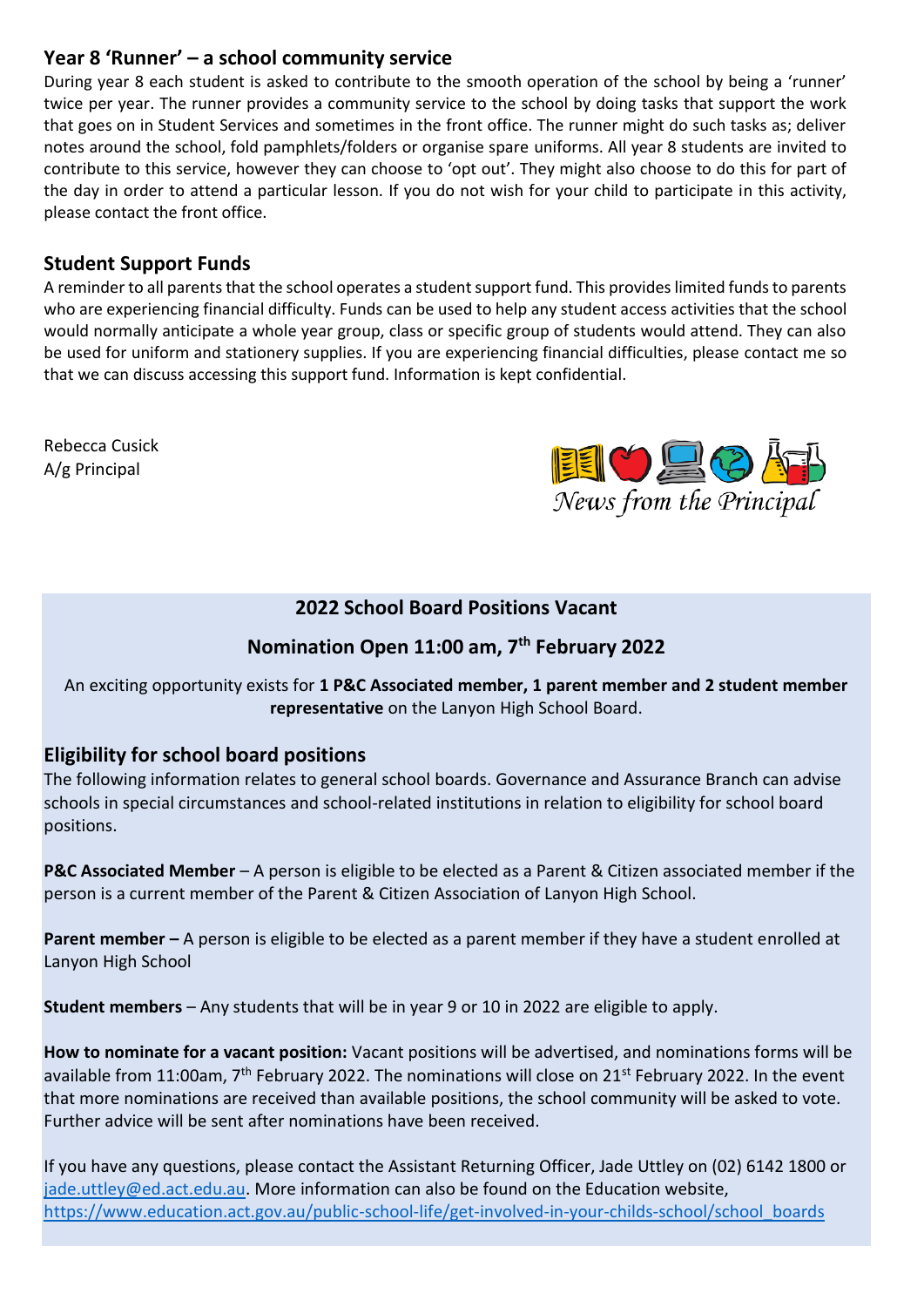

Tuesday 8 March from 4.30 to 7pm 22 Sidney Nolan Street Conder

Free pizza, popcorn, fairy floss, music, activities and more! All welcome.

![](_page_3_Picture_3.jpeg)